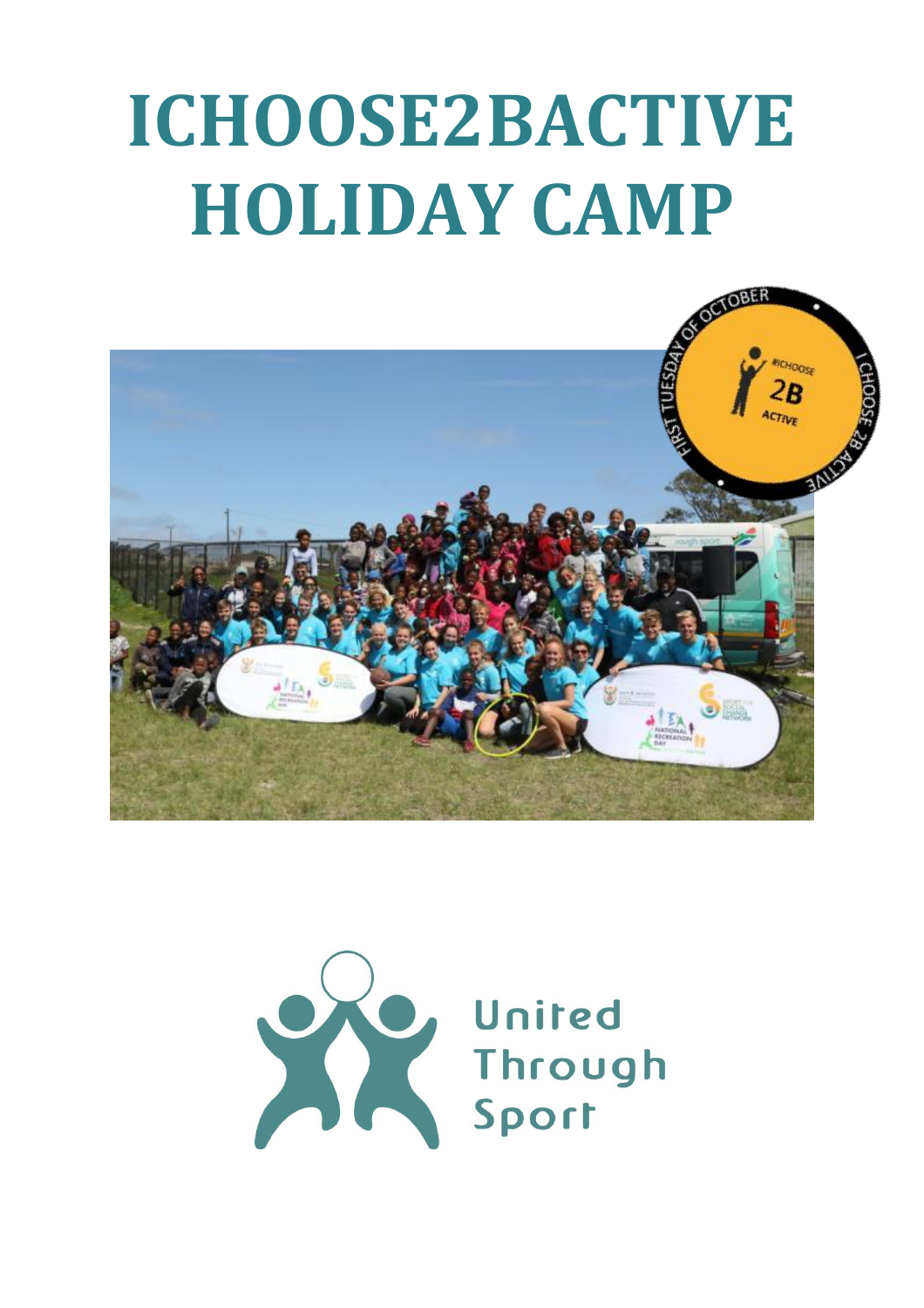

## **Background**

Walmer Township (also known as Gqebera) is a township in Nelson Mandela Bay, South Africa. Walmer Township is a low-income area plagued by many challenges associated with poverty including unemployment, HIV and AIDS, alcohol and drug abuse, crime and low levels of education. While some formal structures and government houses have been built in the area, many homes in the township are informal structures, known as "shacks", built from scrap materials which offer insufficient shelter to the families living inside of these self-built homes,during the cold winter and hot summer months when they are exposed to the elements.

Many children are orphaned, adopted or live in child-headed households because of HIV and AIDS, substance abuse and crime. Breaking the poverty cycle is a challenge for the youth of Walmer Township, with only two primary schools and one high school serving over 20 000 residents of the township (2011 Census Results). During school holidays, township children are even more exposed to the social ills in their community.

United Through Sport uses sport as a tool to develop children in Nelson Mandela Bay. This is done by discussing critical issues (HIV and Aids) in a fun and interactive manner on the sports field and using direct sports coaching for its health benefits, improved emotional well-being and increased life skills.

## **Holiday Camp**

The life skills associated with playing sport, like respect and discipline, as well as making the community more aware of the health benefits associated with playing sport, were at the core of the goals and outcomes of a holiday camp hosted in Walmer Township from Tuesday, October 2 to Friday, October 5.

The theme of the camp was "IChoose2BActive", empowering the 147 youth and children who attended the 4-day camp to make healthy choices every day. The average age of the children who attended the camp, which was hosted at Walmer Primary School, was 9 years old. A morning event titled "IChoose2BActive", which was co-hosted by Sports for Social Change Network (SSCN) and United Through Sport proceeded the holiday camp on Tuesday, October 2. The holiday camp kicked off straight after lunch.

The attending children were divided into similar-sized groups according to their ages and stayed in their specific groups for the remainder of each day of the holiday camp. The groups alternated between various sport stations including Rugby, Soccer (Football), Netball, Basketball and Cricket. The younger pre-school children were entertained with various Arts and Crafts projects every day.

The sports groups followed a rotational schedule, which resulted in every child getting the opportunity to play all the different sports by the end of each day. Sport sessions started at 10:30 with the last sessions ending at 14:00. The children also had a short lunch break at 12:00.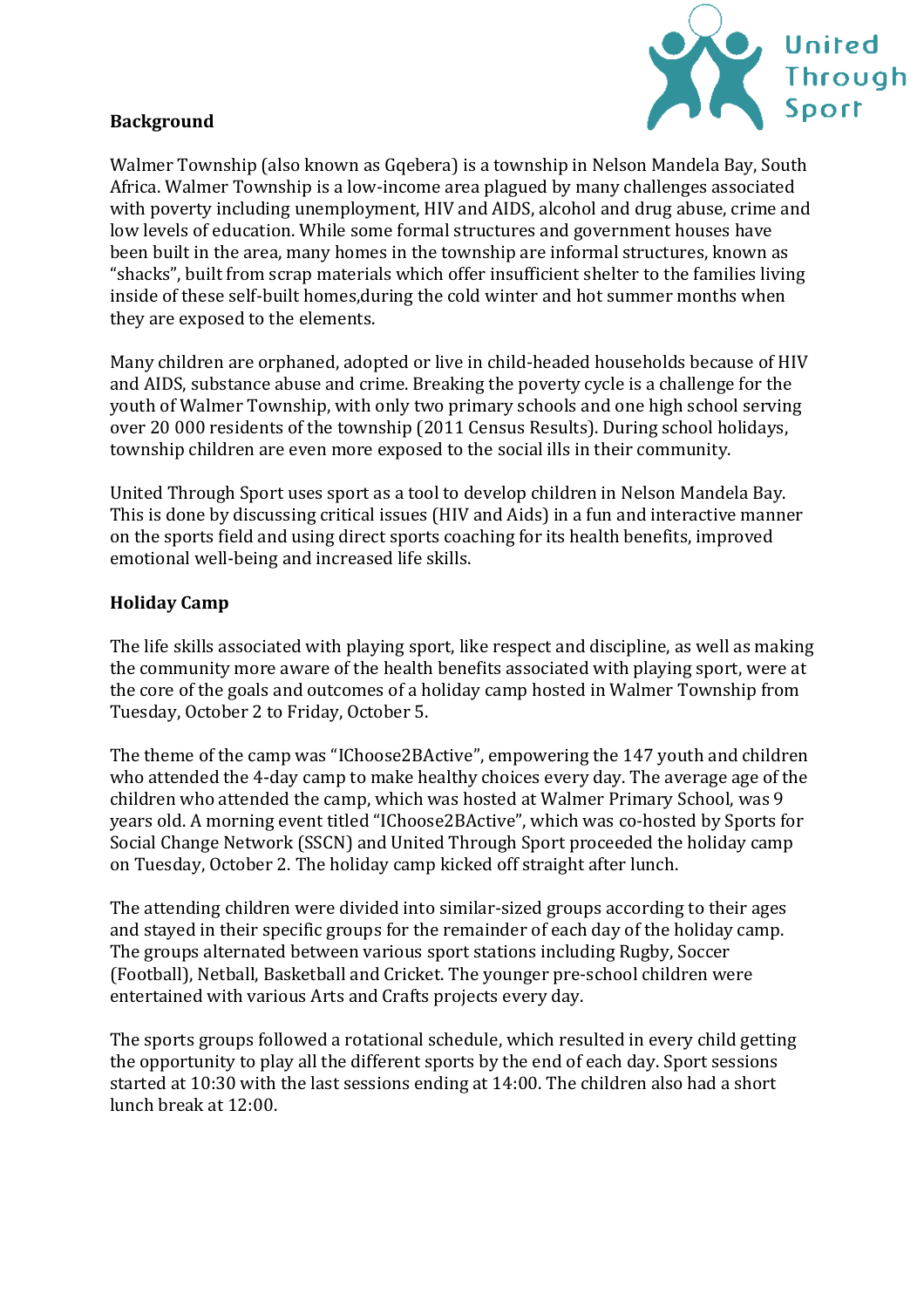

### **Challenges**

On the first day of the holiday camp, the number of children who showed up for the event were lower than expected. This was due to challenging weather conditions (wind and rain), as well as the children not being aware of the camp.

The schedule for the first day was adjusted, as the groups were smaller, and the rotating times changed. Despite the low number of children on day one, the day still went well,with lots of engagement and interaction with the children. Best of all, the children came back the next day – bringing more of their friends and neighbours with them.

#### **Results**

During the holiday camp, research was conducted on the children's involvement in sport. They were asked about their sport experience, interest and level at which they played sport. Many children answered that they had never received coaching or played sport at a formal level.

In fact, a total of 95% of the children indicated that they had never played sport. This is indicative of the children's environment: Walmer Township has very few sports facilities and the schools offer limited or no after school sport activities.



Introducing the children to sport, and the life-skills associated with sport, was a very valuable exercise for the area of Walmer Township. Sport teaches children crucial life skills such as respect, discipline and teamwork. During the week, the coaches experienced the children's joy at the opportunity to play sport and getting individual attention and group coaching in the various sporting codes.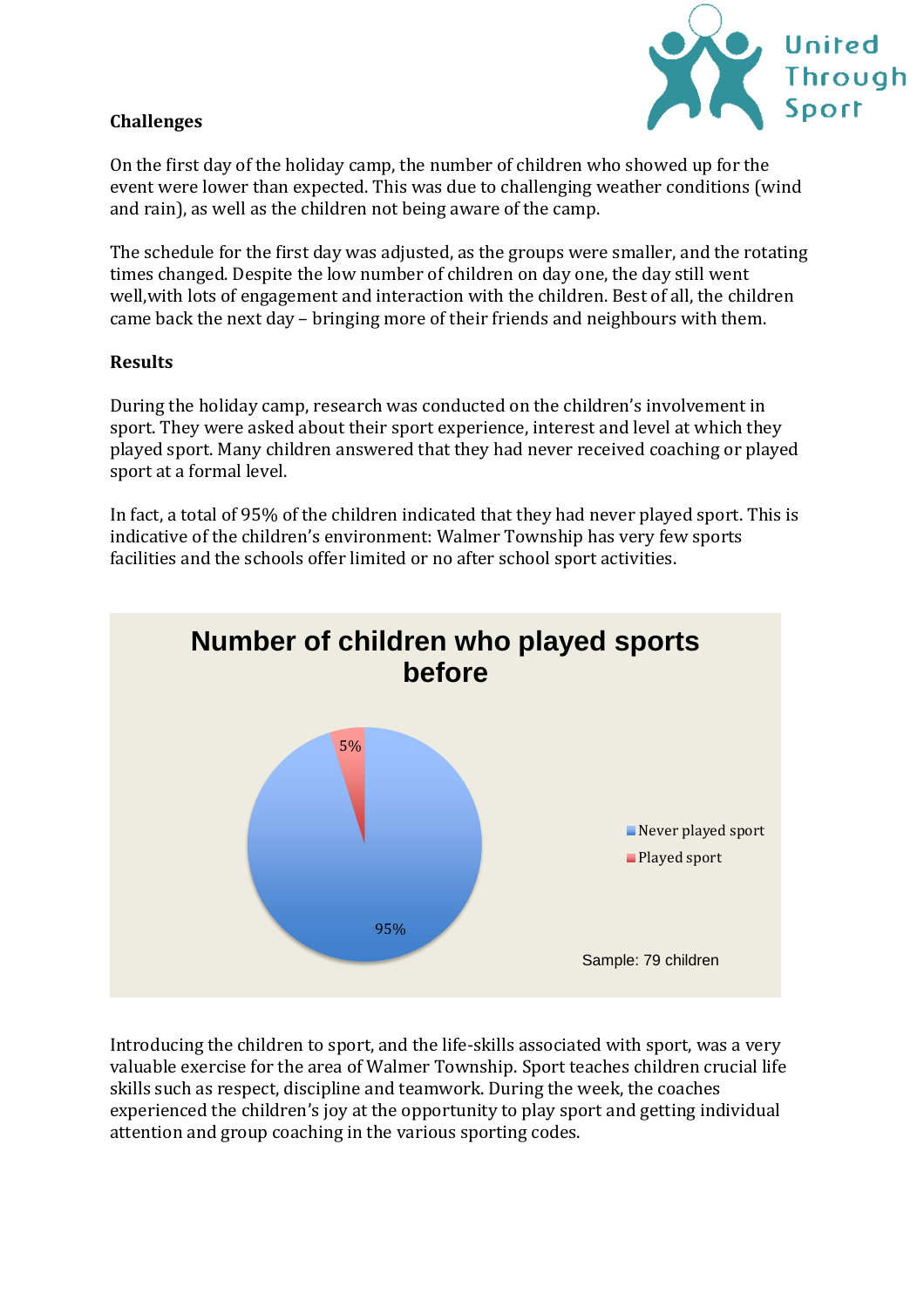

The children's sport skills massively improved as the week progressed – with many children discovering the power of sport for the first time.The children were encouraged to exercise and play sport, not only for the associated health benefits, but also to have fun with their friends through positive interaction.

Interestingly, our research also found that the sport that the biggest number of children preferred to play, was Soccer. Of the 23 children who selected Soccer (Football), only three were girls. The second most popular sport amongst the children surveyed was Rugby. Soccer and Rugby are very popular sports in South Africa.

Many children did not want to rotate to other sporting codes during the holiday camp, as they loved playing Rugby and Soccer so much. Several boys continued to play rugby on the field even after the camp had finished -as the coaches left on the busses. This showed a real skills transfer and impact on the children – by getting them active, engaged and excited about sport.



### **Conclusion**

The holiday camp ran smoothly, with no major challenges experienced. The fact that the children came back everyday, was proof that they enjoyed the activities. Being introduced to structured sports coaching, the children showed a real hunger and enthusiasm for playing sport.

The interaction between the children and the coaches was very positive and energetic. The children had a lot of fun and learnt a great deal about a variety of different sporting codes.The camp empowered the children with new sporting skills, to practice at home and at school. The holiday camp also offered a place for the participants to be safe and secure, with positive role models engaging them in healthy activities.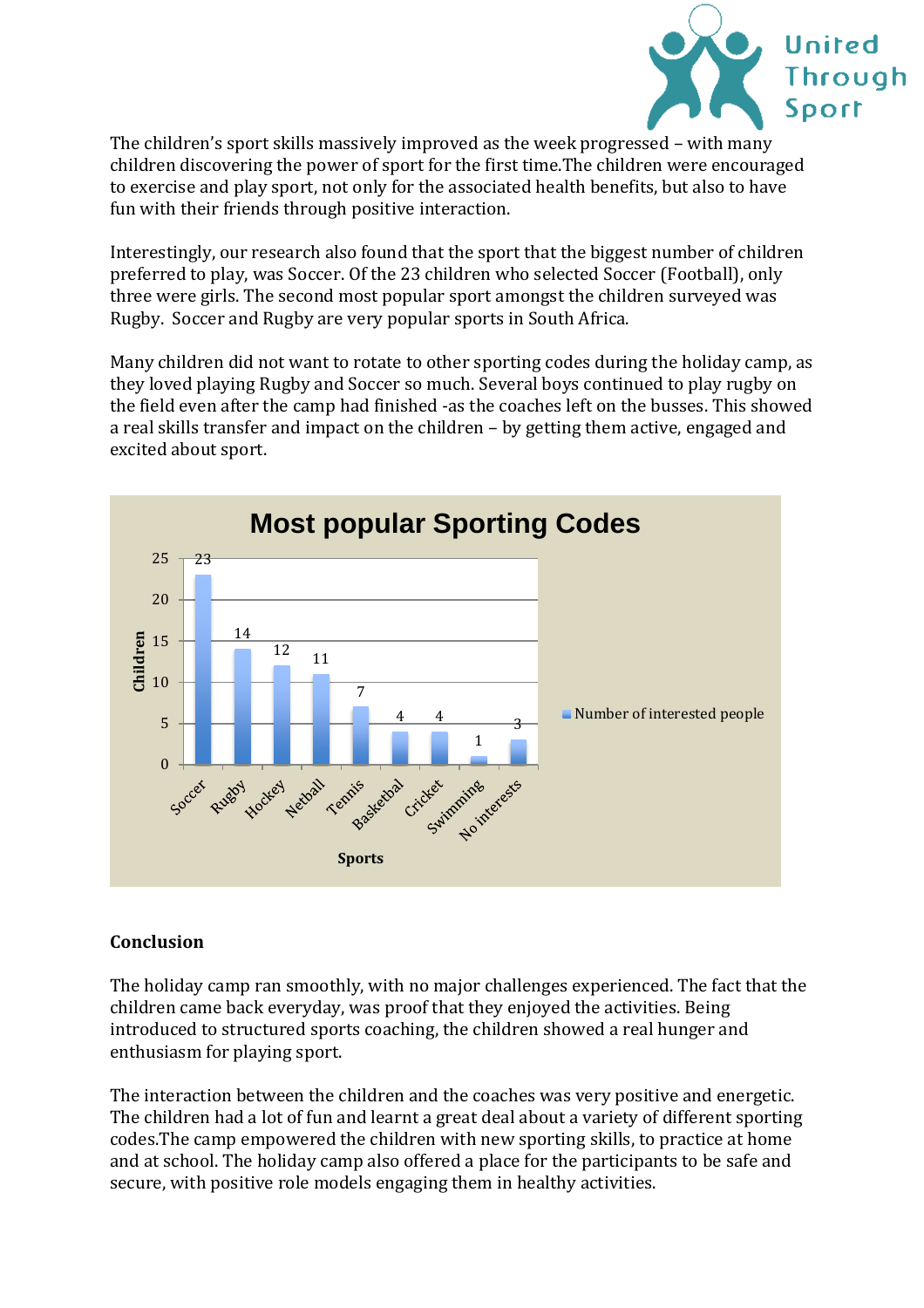



*After Soccer (Football), Rugby was one of the most popular sporting codes played during the Walmer Township Holiday Camp.*



*A total of 95% of the children surveyed at the Walmer Township Holiday Camp, had never played formal sport.*